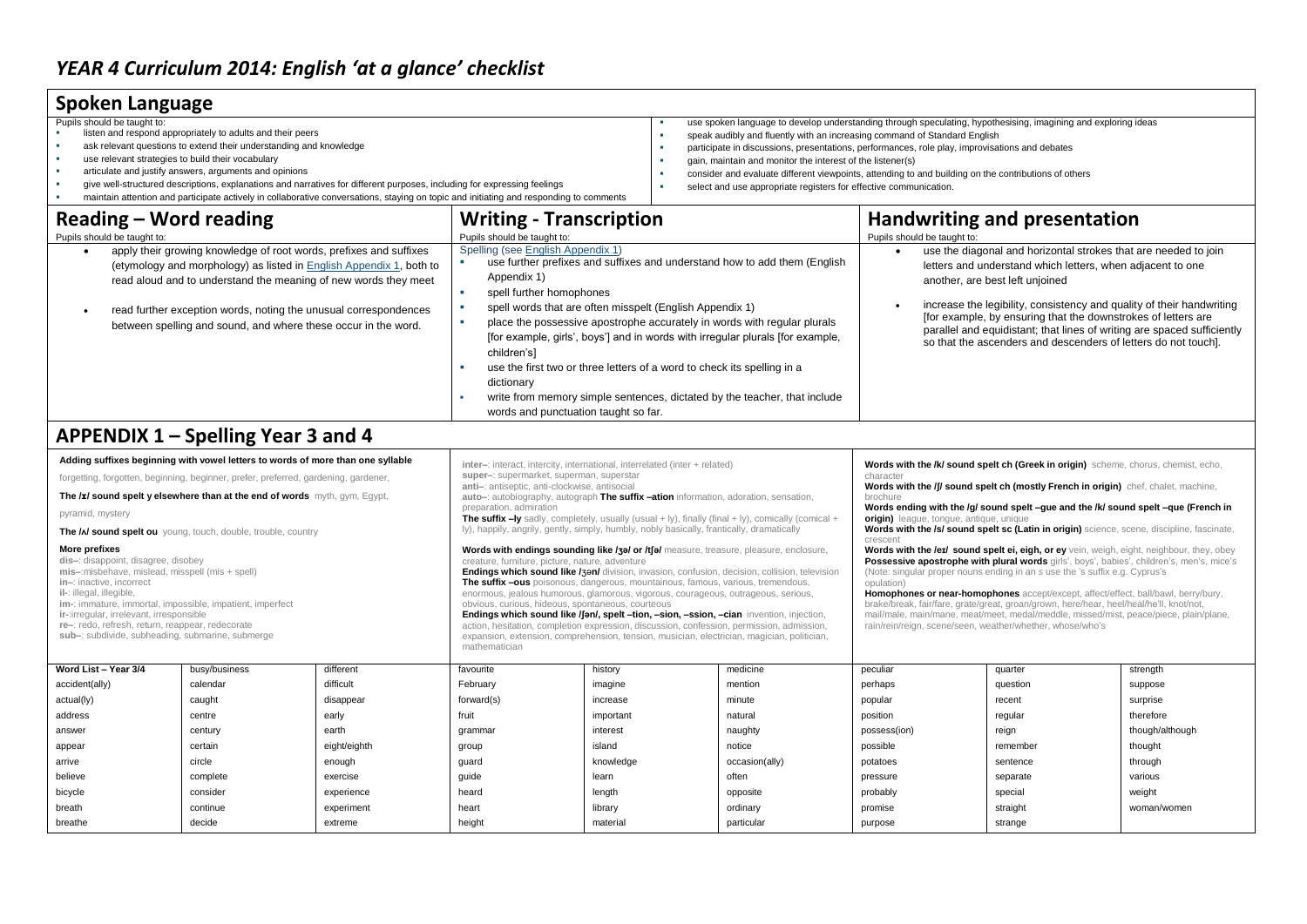| build                                                                            | describe                                                                                                                                                                                                                                                                                                                                                                                                                                                                                                                                                                                                                                                                                                                                                                                                                                                                                                                                                                                                                                                                                                                                                                                                                                                                                                                                                                                                                                                                                                                                                                                                                                                                                        | famous                                                      |                                                                                                                                                                                                    |                                                                                                                                                                                                                                                                                                                                                                                                                                                                                                                                                                                                                                                                                                                                                                                                                                                                                                                                                                                                  |                                                                    |                                                                                                                                                                                                                                                                                                                                                                                                                                                                                   |                                                                                                                                                                                                                                                                                                                                                                                                                                                                                                                                                                                                                                                                                                                                                                                                                                                                                                                                                                                                                                                                                                                                                                                                                                                                                                                                                                                                                                                                                                                                                                                                                                           |                                                                       |
|----------------------------------------------------------------------------------|-------------------------------------------------------------------------------------------------------------------------------------------------------------------------------------------------------------------------------------------------------------------------------------------------------------------------------------------------------------------------------------------------------------------------------------------------------------------------------------------------------------------------------------------------------------------------------------------------------------------------------------------------------------------------------------------------------------------------------------------------------------------------------------------------------------------------------------------------------------------------------------------------------------------------------------------------------------------------------------------------------------------------------------------------------------------------------------------------------------------------------------------------------------------------------------------------------------------------------------------------------------------------------------------------------------------------------------------------------------------------------------------------------------------------------------------------------------------------------------------------------------------------------------------------------------------------------------------------------------------------------------------------------------------------------------------------|-------------------------------------------------------------|----------------------------------------------------------------------------------------------------------------------------------------------------------------------------------------------------|--------------------------------------------------------------------------------------------------------------------------------------------------------------------------------------------------------------------------------------------------------------------------------------------------------------------------------------------------------------------------------------------------------------------------------------------------------------------------------------------------------------------------------------------------------------------------------------------------------------------------------------------------------------------------------------------------------------------------------------------------------------------------------------------------------------------------------------------------------------------------------------------------------------------------------------------------------------------------------------------------|--------------------------------------------------------------------|-----------------------------------------------------------------------------------------------------------------------------------------------------------------------------------------------------------------------------------------------------------------------------------------------------------------------------------------------------------------------------------------------------------------------------------------------------------------------------------|-------------------------------------------------------------------------------------------------------------------------------------------------------------------------------------------------------------------------------------------------------------------------------------------------------------------------------------------------------------------------------------------------------------------------------------------------------------------------------------------------------------------------------------------------------------------------------------------------------------------------------------------------------------------------------------------------------------------------------------------------------------------------------------------------------------------------------------------------------------------------------------------------------------------------------------------------------------------------------------------------------------------------------------------------------------------------------------------------------------------------------------------------------------------------------------------------------------------------------------------------------------------------------------------------------------------------------------------------------------------------------------------------------------------------------------------------------------------------------------------------------------------------------------------------------------------------------------------------------------------------------------------|-----------------------------------------------------------------------|
| <b>Reading - Comprehension</b><br>Pupils should be taught to:                    |                                                                                                                                                                                                                                                                                                                                                                                                                                                                                                                                                                                                                                                                                                                                                                                                                                                                                                                                                                                                                                                                                                                                                                                                                                                                                                                                                                                                                                                                                                                                                                                                                                                                                                 | <b>Writing - Composition</b><br>Pupils should be taught to: |                                                                                                                                                                                                    |                                                                                                                                                                                                                                                                                                                                                                                                                                                                                                                                                                                                                                                                                                                                                                                                                                                                                                                                                                                                  | Vocabulary, grammar and punctuation<br>Pupils should be taught to: |                                                                                                                                                                                                                                                                                                                                                                                                                                                                                   |                                                                                                                                                                                                                                                                                                                                                                                                                                                                                                                                                                                                                                                                                                                                                                                                                                                                                                                                                                                                                                                                                                                                                                                                                                                                                                                                                                                                                                                                                                                                                                                                                                           |                                                                       |
| develop positive attitudes to reading and understanding of what they read by:    |                                                                                                                                                                                                                                                                                                                                                                                                                                                                                                                                                                                                                                                                                                                                                                                                                                                                                                                                                                                                                                                                                                                                                                                                                                                                                                                                                                                                                                                                                                                                                                                                                                                                                                 |                                                             |                                                                                                                                                                                                    |                                                                                                                                                                                                                                                                                                                                                                                                                                                                                                                                                                                                                                                                                                                                                                                                                                                                                                                                                                                                  |                                                                    | develop their understanding of the concepts set out in <b>English Appendix 2</b> by:                                                                                                                                                                                                                                                                                                                                                                                              |                                                                                                                                                                                                                                                                                                                                                                                                                                                                                                                                                                                                                                                                                                                                                                                                                                                                                                                                                                                                                                                                                                                                                                                                                                                                                                                                                                                                                                                                                                                                                                                                                                           |                                                                       |
| ٠<br>$\bullet$<br>have read<br>$\bullet$<br>orally<br>action<br>٠<br>٠<br>٠<br>٠ | listening to and discussing a wide range of fiction, poetry,<br>plays, non-fiction and reference books or textbooks<br>reading books that are structured in different ways and reading<br>for a range of purposes<br>using dictionaries to check the meaning of words that they<br>increasing their familiarity with a wide range of books, including<br>fairy stories, myths and legends, and retelling some of these<br>identifying themes and conventions in a wide range of books<br>preparing poems and play scripts to read aloud and to perform,<br>showing understanding through intonation, tone, volume and<br>discussing words and phrases that capture the reader's<br>interest and imagination<br>recognising some different forms of poetry [for example, free<br>verse, narrative poetry]<br>understand what they read, in books they can read independently, by:<br>checking that the text makes sense to them, discussing their<br>understanding and explaining the meaning of words in context<br>asking questions to improve their understanding of a text<br>drawing inferences such as inferring characters' feelings,<br>thoughts and motives from their actions, and justifying inferences<br>with evidence<br>predicting what might happen from details stated and implied<br>identifying main ideas drawn from more than one paragraph and<br>summarising these<br>identifying how language, structure, and presentation contribute<br>to meaning<br>retrieve and record information from non-fiction<br>participate in discussion about both books that are read to them<br>and those they can read for themselves, taking turns and<br>listening to what others say. |                                                             | plan their writing by:<br>$\bullet$<br>grammar<br>$\bullet$<br>draft and write by:<br>$\bullet$<br>evaluate and edit by:<br>$\bullet$<br>suggesting improvements<br>$\bullet$<br>meaning is clear. | discussing writing similar to that which they are planning to write in<br>order to understand and learn from its structure, vocabulary and<br>discussing and recording ideas<br>composing and rehearsing sentences orally (including dialogue),<br>progressively building a varied and rich vocabulary and an increasing<br>range of sentence structures (English Appendix 2)<br>organising paragraphs around a theme<br>in narratives, creating settings, characters and plot<br>in non-narrative material, using simple organisational devices [for<br>example, headings and sub-headings]<br>assessing the effectiveness of their own and others' writing and<br>proposing changes to grammar and vocabulary to improve<br>consistency, including the accurate use of pronouns in sentences<br>proof-read for spelling and punctuation errors<br>read aloud their own writing, to a group or the whole class, using<br>appropriate intonation and controlling the tone and volume so that the |                                                                    | although<br>$\bullet$<br>٠<br>and to avoid repetition<br>$\bullet$<br>cause<br>using fronted adverbials<br>$\bullet$<br>٠<br>$\bullet$<br>plural nouns<br>$\bullet$<br>Appendix 2 - Grammar Year 4<br>$\bullet$<br>$\bullet$<br>instead of <i>I donel</i><br>$\bullet$<br>$\bullet$<br>news.]<br>$\bullet$<br>$\bullet$<br>$\bullet$<br>down!"<br>$\bullet$<br>name, the girls' names]<br>$\bullet$<br><b>Terminology for pupils</b><br>determiner<br>pronoun, possessive pronoun | extending the range of sentences with more than one clause by<br>using a wider range of conjunctions, including when, if, because,<br>choosing nouns or pronouns appropriately for clarity and cohesion<br>using conjunctions, adverbs and prepositions to express time and<br>learning the grammar for years 3 and 4 in English Appendix 2<br>indicate grammatical and other features by:<br>using commas after fronted adverbials<br>indicating possession by using the possessive apostrophe with<br>using and punctuating direct speech<br>use and understand the grammatical terminology in English Appendix 2<br>accurately and appropriately when discussing their writing and reading.<br>The grammatical difference between plural and possessive $-s$<br>Standard English forms for verb inflections instead of local<br>spoken forms [for example, we were instead of we was, or I did<br>Noun phrases expanded by the addition of modifying adjectives,<br>nouns and preposition phrases (e.g. the teacher expanded to: the<br>strict maths teacher with curly hair)<br>Fronted adverbials [for example, Later that day, I heard the bad<br>Use of paragraphs to organise ideas around a theme<br>Appropriate choice of pronoun or noun within and across<br>sentences to aid cohesion and avoid repetition<br>Use of inverted commas and other punctuation to indicate direct<br>speech [for example, a comma after the reporting clause; end<br>punctuation within inverted commas: The conductor shouted, "Sit<br>Apostrophes to mark plural possession [for example, the girl's<br>Use of commas after fronted adverbials | using the present perfect form of verbs in contrast to the past tense |
|                                                                                  |                                                                                                                                                                                                                                                                                                                                                                                                                                                                                                                                                                                                                                                                                                                                                                                                                                                                                                                                                                                                                                                                                                                                                                                                                                                                                                                                                                                                                                                                                                                                                                                                                                                                                                 |                                                             |                                                                                                                                                                                                    |                                                                                                                                                                                                                                                                                                                                                                                                                                                                                                                                                                                                                                                                                                                                                                                                                                                                                                                                                                                                  |                                                                    | adverbial                                                                                                                                                                                                                                                                                                                                                                                                                                                                         |                                                                                                                                                                                                                                                                                                                                                                                                                                                                                                                                                                                                                                                                                                                                                                                                                                                                                                                                                                                                                                                                                                                                                                                                                                                                                                                                                                                                                                                                                                                                                                                                                                           |                                                                       |